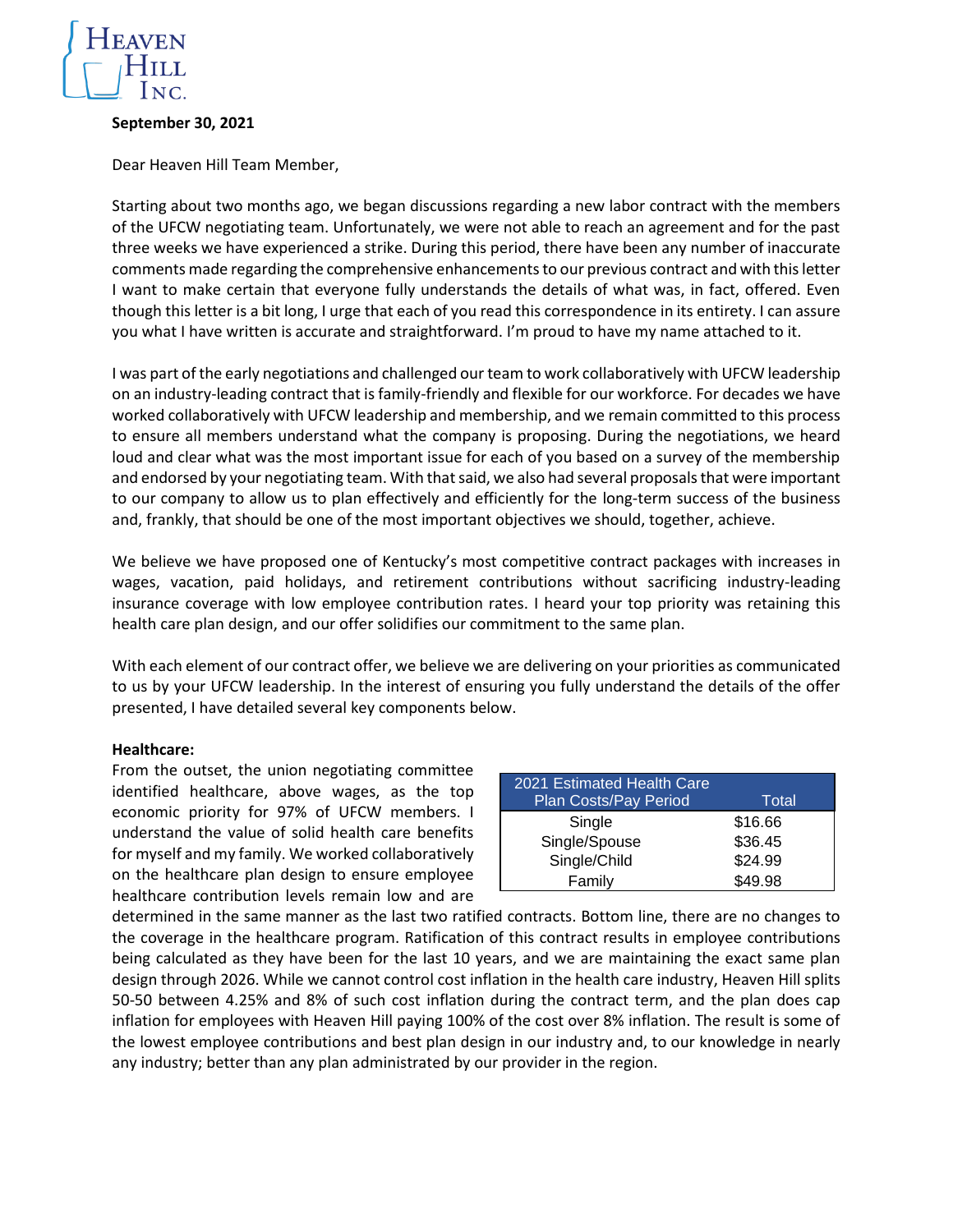# **EAVEN**

In addition to the lowest employee contributions in the region, we worked to maintain extremely low deductibles, low out of pocket maximums, 100% preventive and outpatient surgery coverage and prescription

| <b>PPO</b> Benefits          | Single/Family   |
|------------------------------|-----------------|
| <b>Deductible</b>            | \$250/\$500     |
| Out-of-Pocket Maximum        | \$1,500/\$3,000 |
| <b>Prescription Cost Cap</b> | \$650/\$1300    |

benefit caps. Once the employee has reached the cap, prescriptions are covered at 100%. Again, these benefits are hard to find at any company today and especially for such low employee contribution rates.

# **Traditional and Non-traditional Schedules**

There's been discussion around Traditional and Non-Traditional Schedules. I want to be clear about a few things as there seems to be great misunderstanding:

- Heaven Hill NEVER proposed any type of shift requiring seven days on and two days off
- No current UFCW member will EVER be required to move from a traditional to non-traditional schedule – any move would be voluntary and the employee's choice
- The vast majority of the available positions in the plant will be on a traditional schedule
- New hires may apply for traditional or non-traditional schedules

The purpose of adding a non-traditional schedule, as an option for employees, is in fact intended to alleviate mandatory weekends and reduce mandatory overtime as our business continues to grow. It's common in the production industry for facilities to operate seven days a week utilizing both traditional and non-traditional schedules to meet the needs of the business as well as create flexibility for employees.

In order to relieve the strain on our employees who in recent years have experienced frequent mandatory weekend overtime, especially in the cistern room and barrel warehousing, we want to add flexibility to hire dedicated crews to fulfill these needs, some of whom would have the option to work either a nontraditional or traditional schedule.

We have great respect for the lives our team members have outside of Heaven Hill. The changes to schedules give much greater flexibility and eliminates pain points for everyone. When employees give up a job, we will not replace open positions by moving people or positions to a non-traditional shift. Any move to a non-traditional shift is the employee's choice. While I was not in attendance during all the negotiation meetings, it is my understanding that at no point in the negotiation was there discussion of working swing shifts, mandating seven-day work weeks, or scheduling that would require working every weekend.

Finally, we believe the non-traditional schedule is a sign of the collaborative effort of each negotiating team. Monday through Friday schedules are important. But adding schedules outside of these expands the opportunity and flexibility for everyone. We have to prepare for the future and this is the bedrock initiative that we need.

# **Overtime Over 40 Hours Paid**

Again, Heaven Hill never proposed taking away overtime for those who work more than a full week. Just as with the traditional versus non-traditional schedules, the prior contract language dictating weekends as  $6<sup>th</sup>$  and  $7<sup>th</sup>$  days of rest constrain everyone's ability to be flexible. While limited in scope, a shift to overtime over 40 hours paid would reduce employee absenteeism and the complications in employee scheduling and line inefficiencies that result. Overtime will be based on hours paid over 40 hours per